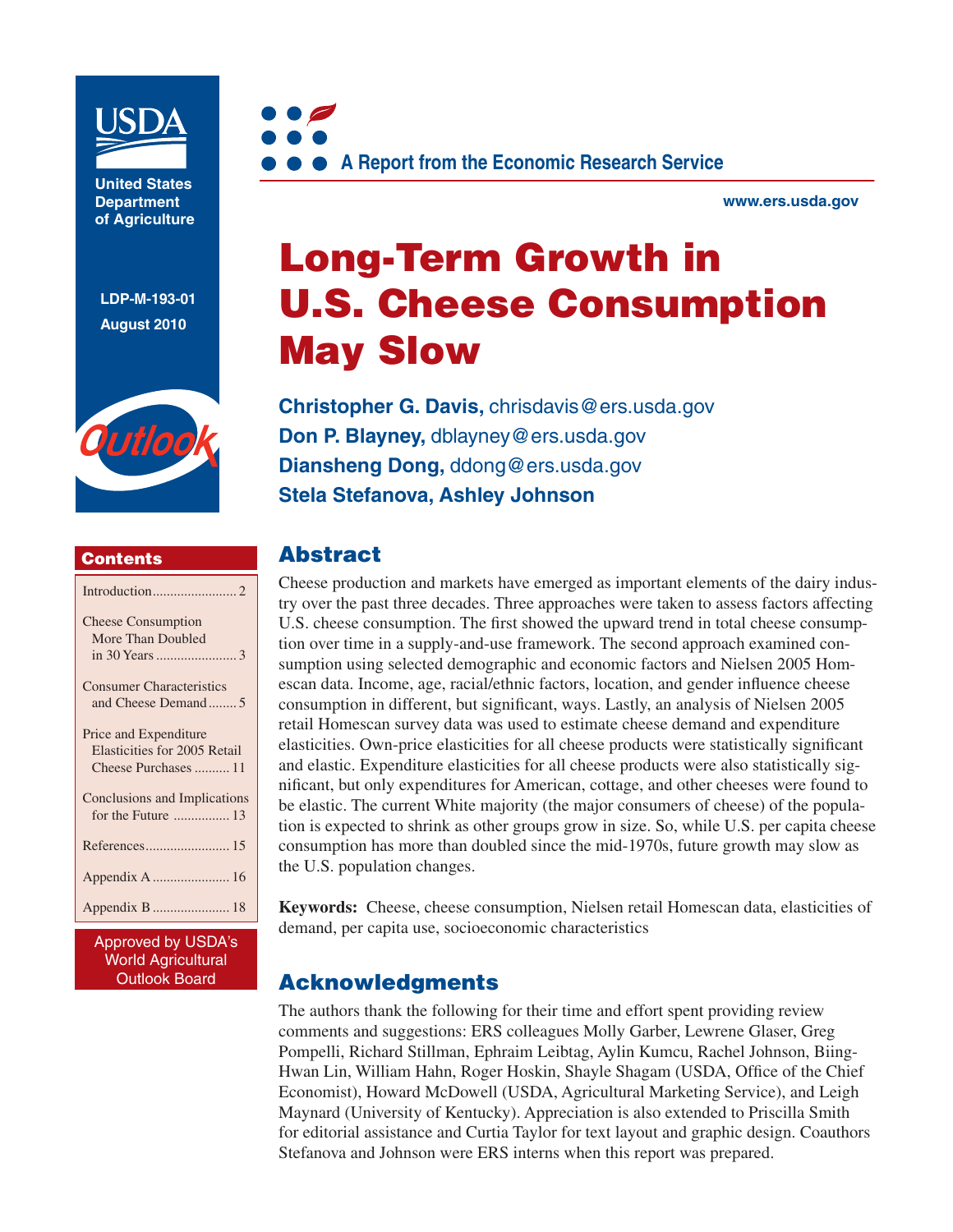### **Introduction**

Cheese sales are a key economic component of the U.S. dairy industry. As consumer demand for cheese products has risen over time, more of the milk produced on American dairy operations has been allocated to making a variety of cheeses. About 188.9 billion pounds of milk were marketed in the United States in 2008, and 127 billion pounds were used in the manufacture of dairy products. Cheese production (not including cottage cheese) took about 65 percent (82 billion pounds) of the milk used for manufactured products. Continued growth in cheese consumption is a key factor in determining a positive market outlook for the U.S. dairy industry.

For the overall U.S. dairy industry to continue its growth trend, an increase in cheese consumption would be key. However, a change in the makeup of the U.S. population may reduce demand for cheese. Our findings show that Whites purchased more total cheese in 2005 than other races or ethnic groups in the United States. To the extent that the non-White population is forecast to increase more rapidly than the White population, average per capita cheese consumption in the United States may reflect a shift toward patterns of lower cheese consumption (U.S. Department of Commerce, 2008).

Cheese sales and consumption are influenced by many factors. Among them are:

- 1. the availability of more cheese varieties
- 2. expanded cheese use by fast-food and pizza restaurants
- 3. increased use of cheese as an ingredient by both food manufacturers and home cooks
- 4. increased consumption of "cheese rich" ethnic foods such as Italian and Mexican dishes (Manchester and Blayney, 1997)

Emphasis on the nutritional benefits of milk and dairy products also has contributed to changes in cheese consumption. Cheese retains milk's calcium content and is one of three dairy products recommended for good health and nutrition. $<sup>1</sup>$ </sup>

This report uses three methods to analyze cheese demand and consumption. The first is a historical trend of traditional supply-and-use information at a very aggregate level. The second utilizes Homescan data to link purchases with various sociodemographic and economic factors. The third examines retail sales data, along with sociodemographic and economic factors, to generate estimates of key demand measures—price and expenditure elasticities.

1 See www.cnpp.usda.gov/DGAs 2005Guidelines.htm for more information.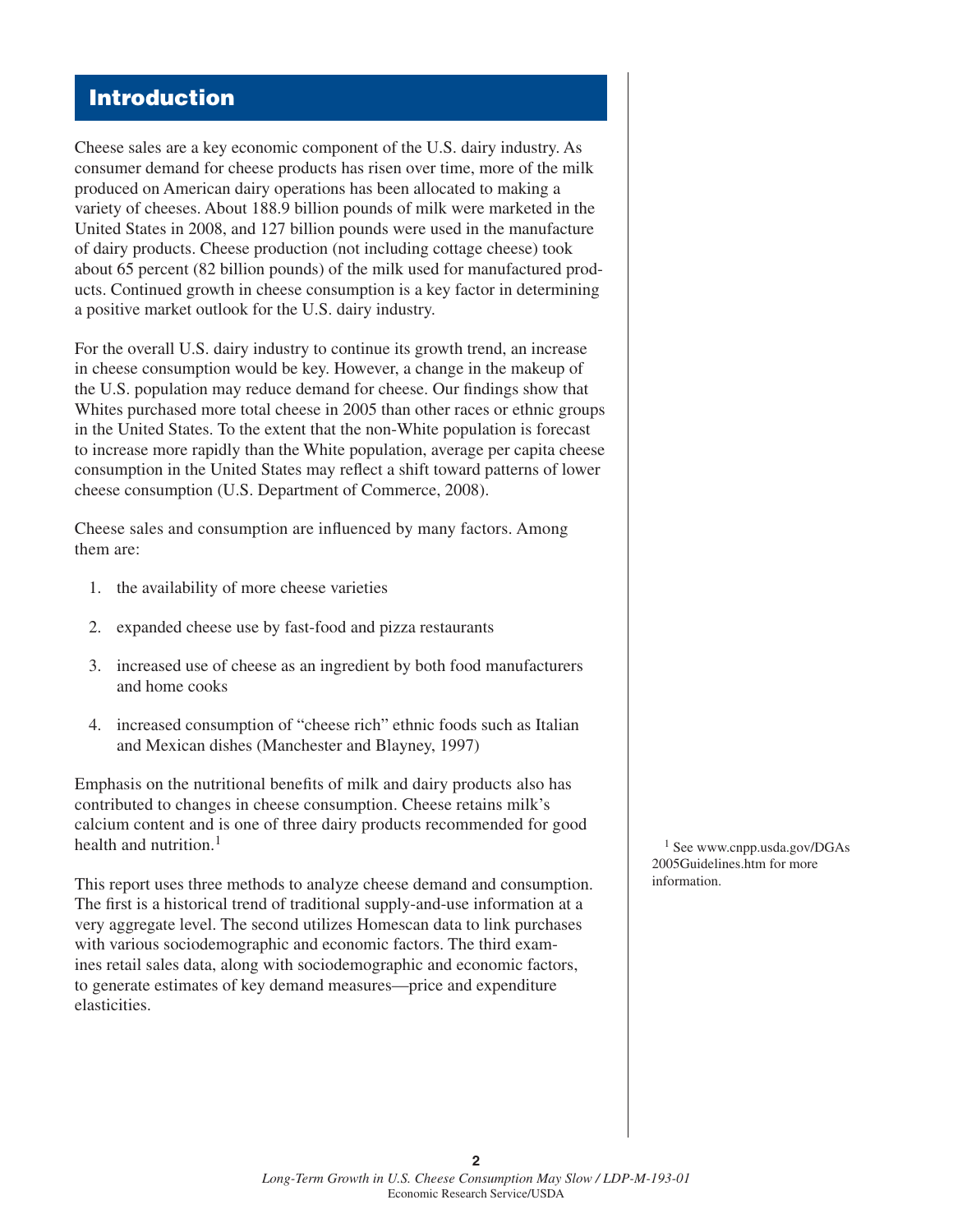### **Cheese Consumption More Than Doubled in 30 Years**

The historical approach is based on supply-and-use (S&U) calculations that are a major component of ERS market analysis. The S&U approach is basically an accounting framework. Food supply and utilization data, also known as food disappearance data, measures the flow of raw and semi-processed food commodities through the U.S. marketing system. (See www.ers.usda. gov/foodconsumption for more details.) The data are neither a direct measure of actual consumption nor of the quantity of food actually ingested. The total amount available for domestic consumption is generally estimated as the residual after exports, and yearend inventories are subtracted from the sum of production, beginning inventories, and imports. The use of conversion factors allows for some subsequent processing, trimming, spoilage, and shrinkage in the distribution system. However, the estimates also include residual uses for which data are not available (such as miscellaneous nonfood uses, and changes in retail and consumer stocks). Domestic total use is divided by population to give per capita use estimates, which can be used as proxies for domestic consumption.

Most of the cheese consumed in the United States fits into two broad categories: "American" types and "other-than-American" types. The American category comprises four varieties of cheese: Cheddar, Colby, Monterey, and Jack. The other-than-American types are primarily Italian varieties such as Mozzarella, Parmesan, Provolone, Ricotta, Romano, and others) but also includes Hispanic, Swiss, and other varieties. Estimates of the U.S. annual

**Per capita consumption of selected dairy products, 1975-2008**



 $1$ Ice cream = regular hard varieties. Source: USDA, Economic Research Service.

Figure 1

**3** *Long-Term Growth in U.S. Cheese Consumption May Slow / LDP-M-193-01* Economic Research Service/USDA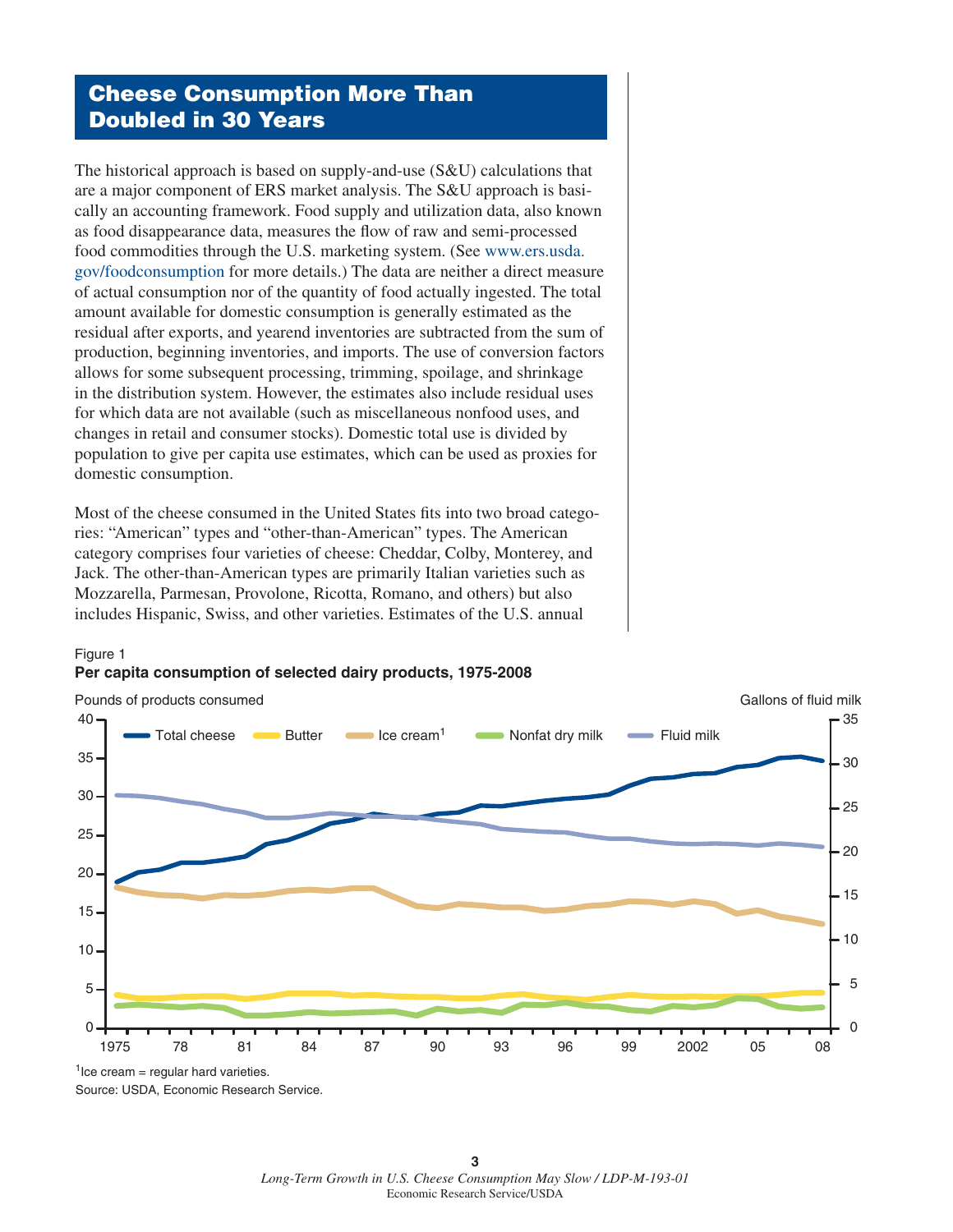per capita use of American and other-than-American cheeses taken together have trended steadily upward, from slightly over 14 pounds in 1975 to 32 pounds in 2008. While total per capita cheese use has been increasing, per capita use of other manufactured dairy products and fluid milk has declined (a result of declining proportions of total milk being made into those products). In this study, three ERS cheese categories are examined: American, other-than-American, and cottage cheese. Total cheese is defined as the sum of those three categories. (The Nielsen Homescan data use five cheese categories: American, Italian, cottage, processed, and other. See page 5 for more details.)

While total cheese use has trended upward, interesting trends of the four cheese categories (fig. 2) are observed. Most notable is the growth in consumption of other-than-American cheese.

The declining per capita use of cottage cheese has been offset by the combined upward trend of American and other-than-American cheeses, sometimes together called natural cheeses. Natural cheeses are produced directly from milk or, in some cases, whey. Since 1987, American cheese consumption has slowly increased, while other-than-American consumption has risen more rapidly, although 2008 preliminary estimates show a decline. The trends suggest that increased cheese consumption was driven mostly by natural-cheese sales.

Given the importance of cheese in the mix of U.S. dairy products, these aggregate data are useful for assessing general trends. In the following two sections, we examine household survey data to provide added insights about cheese consumers.



#### Figure 2 **Disaggregating total per capita cheese consumption, 1975-2008**

<sup>1</sup> American cheeses are Cheddar, Colby, Monterey, and Jack. <sup>2</sup>Other-than-American cheeses include Mozzarella, Parmesan, Provolone, Ricotta, Swiss, Hispanic varieties, and others. Source: USDA, Economic Research Service.

**4** *Long-Term Growth in U.S. Cheese Consumption May Slow / LDP-M-193-01* Economic Research Service/USDA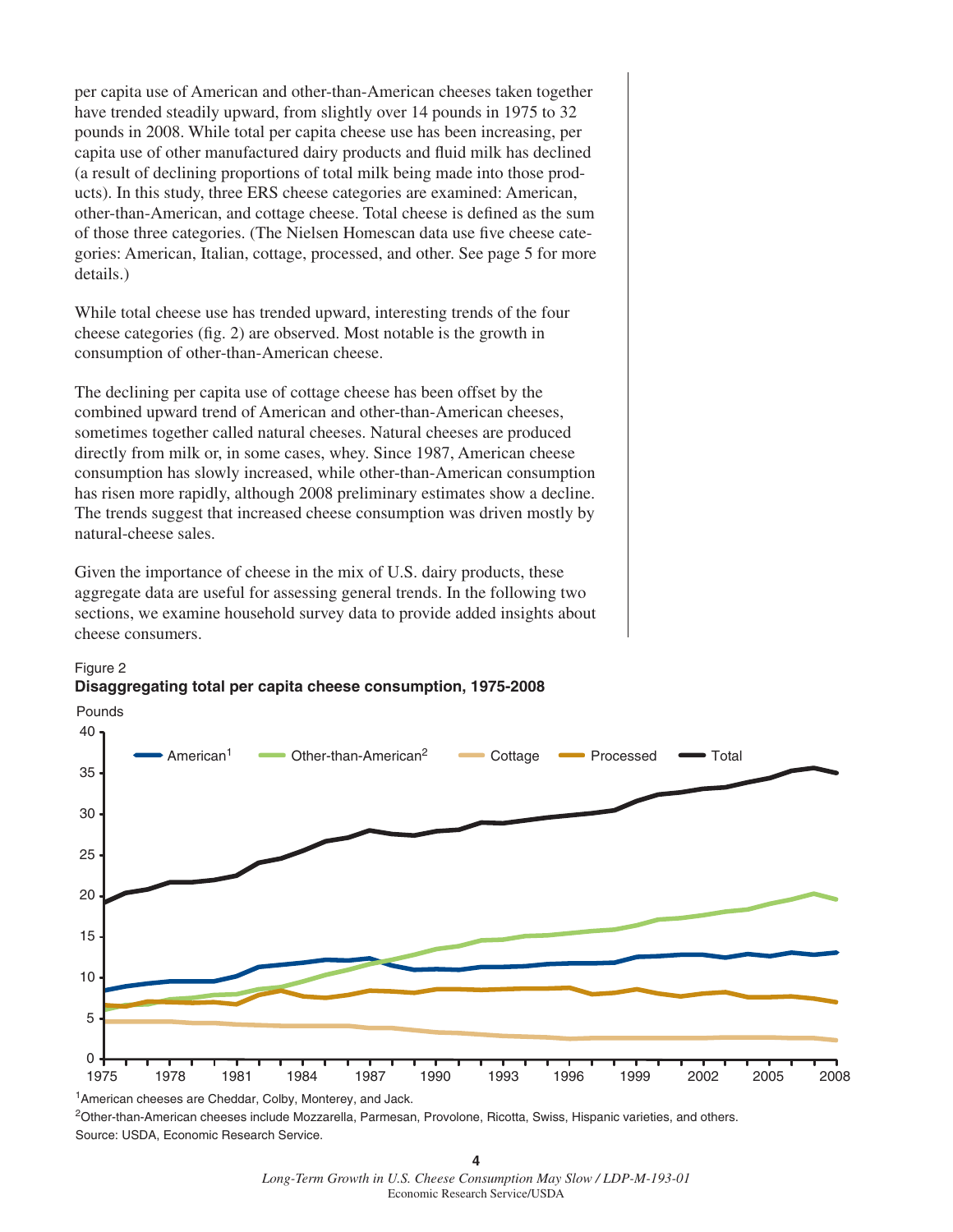### **Consumer Characteristics and Cheese Demand**

To analyze the different factors affecting U.S. cheese consumption, we used the Nielsen retail Homescan data (see box, "Nielsen Homescan Data"). These data only contain retail purchases for at-home use. Thus, one of the limitations to using the Nielsen data is cheese consumed away from home at establishments such as fast food restaurants, dine-in restaurants, cafeterias, schools, etc., is not included. If the products being analyzed have a significant away-from-home consumption, estimated economic measures such as per capita consumption or elasticities must be evaluated with that in mind.

The Nielsen Homescan data were parsed based on five cheese categories: American, Italian, cottage, processed, and other cheeses.<sup>2</sup> In 2005, according to Nielsen Homescan, consumers purchased approximately 10.86 pounds of cheese per capita, excluding dishes containing cheese or meals purchased with cheese in them. By category, consumers purchased 1.27 pounds of American cheese, 1.81 pounds of cottage cheese, 1.13 pounds of Italian cheese, 3.80 pounds of processed cheese and 2.85 pounds of other cheeses per person in 2005. The per capita purchase<sup>3</sup> of cheese was calculated by dividing the total weight of cheese purchased per category by the U.S. population in 2005. The rest of this report will analyze cheese consumption patterns across various sociodemographic and economic factors including income, location, ethnicity, and population composition (age and gender).

#### **Nielsen Homescan Data**

The 2005 Nielsen Homescan data contain demographic and food purchase information for a nationwide panel of representative households. Each household in the panel is given a handheld scanning device to scan at home all food items purchased at any retail outlet. Some households record only universal product code (UPC)-coded foods while others scan both UPC-coded and random weight items. The UPC barcode is a familiar entry on consumer goods and is one of the principal technological developments, along with store computers, that made modern scanner data possible. In this study, we used the smaller subset of 8,216 households that recorded both UPC-coded and random weight products. These households reported 7,597,426 purchases in 2005, including 900,100 dairy products. Each purchase record contains data on product characteristics, quantity purchased, price paid with and without promotions, date of purchase, store, and brand information. Each panel household provides information on the size and composition of the household, income, origin, age, race, gender, education level, and occupation of household members. Market location data are also available for each household. Projection factors (sample weights) are provided by Nielsen to be used to generate national estimates. Per capita cheese consumption by sociodemographic characteristics and income is derived by dividing national estimates by U.S. population (see appendix A).

 $2$  Other cheeses, as defined by Nielsen Homescan, are cheeses that don't fall into the American, Italian, cottage, or processed categories.

3 Per capita cheese purchases are not the same as per capita cheese consumption.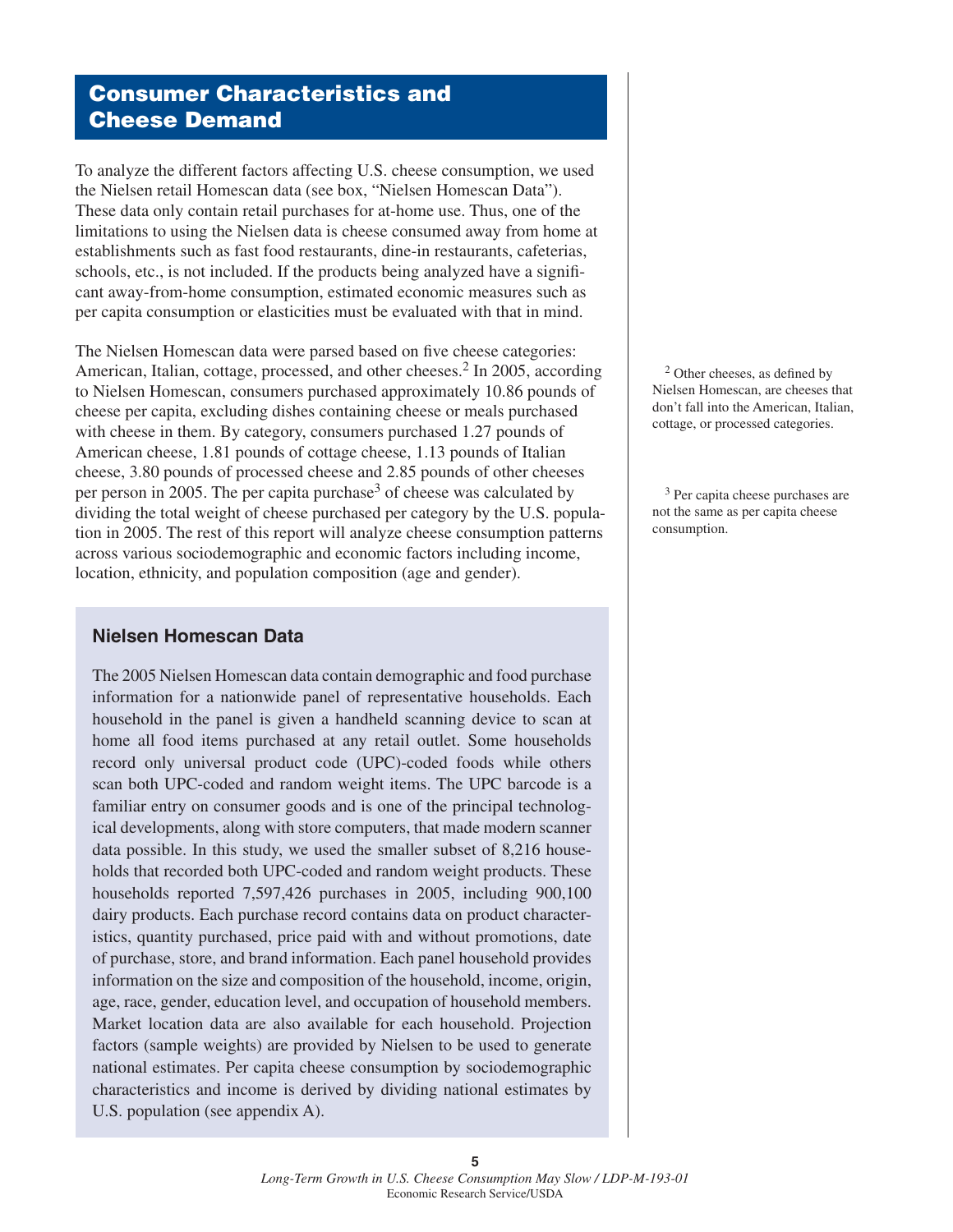### **Households With Incomes of \$70,000–\$99,999 Bought the Most**

Nielsen separates household income into 16 different income ranges. For convenience, household income was combined into eight categories in this study. The majority of households had income earnings that ranged from \$20,000 to \$99,999. Households with incomes ranging from \$70,000 to \$99,999 bought more cheeses overall than other income groups did, and they were the chief consumers of processed and other cheese products among the groups (fig. 3). Households with income ranging from  $$10,000$  to  $$19,999$ were the main consumers of Italian cheese. The smallest amount of cheese products purchased during 2005 was bought by Americans whose households incomes ranged from \$50,000 to \$69,999.

### **Whites Were the Predominant Purchasers**

The 2005 Nielsen survey contains questions that ascertain household consumers' race and ethnicity. The four races used in the survey that cover the total U.S. population included Whites, Blacks, Asians, and other races (including Hispanics). Whites dominated the market in 2005 retail cheese sales, purchasing over 12 pounds of cheese per capita with processed cheese as the primary cheese of choice. Asians and Blacks purchased about the same amount of total cheese during the observed period, which was less than the total cheese purchased by Whites. The second-leading cheese-purchasing category was other races (including Hispanics) with other cheese types being the top cheese products purchased (table 1).







All cheese types = American, Italian, processed, cottage, and other as defined by Nielsen. Other cheeses, as defined by Nielsen Homescan, are cheeses that do not fall into the American, Italian, cottage, or processed categories. Source: USDA, Economic Research Service.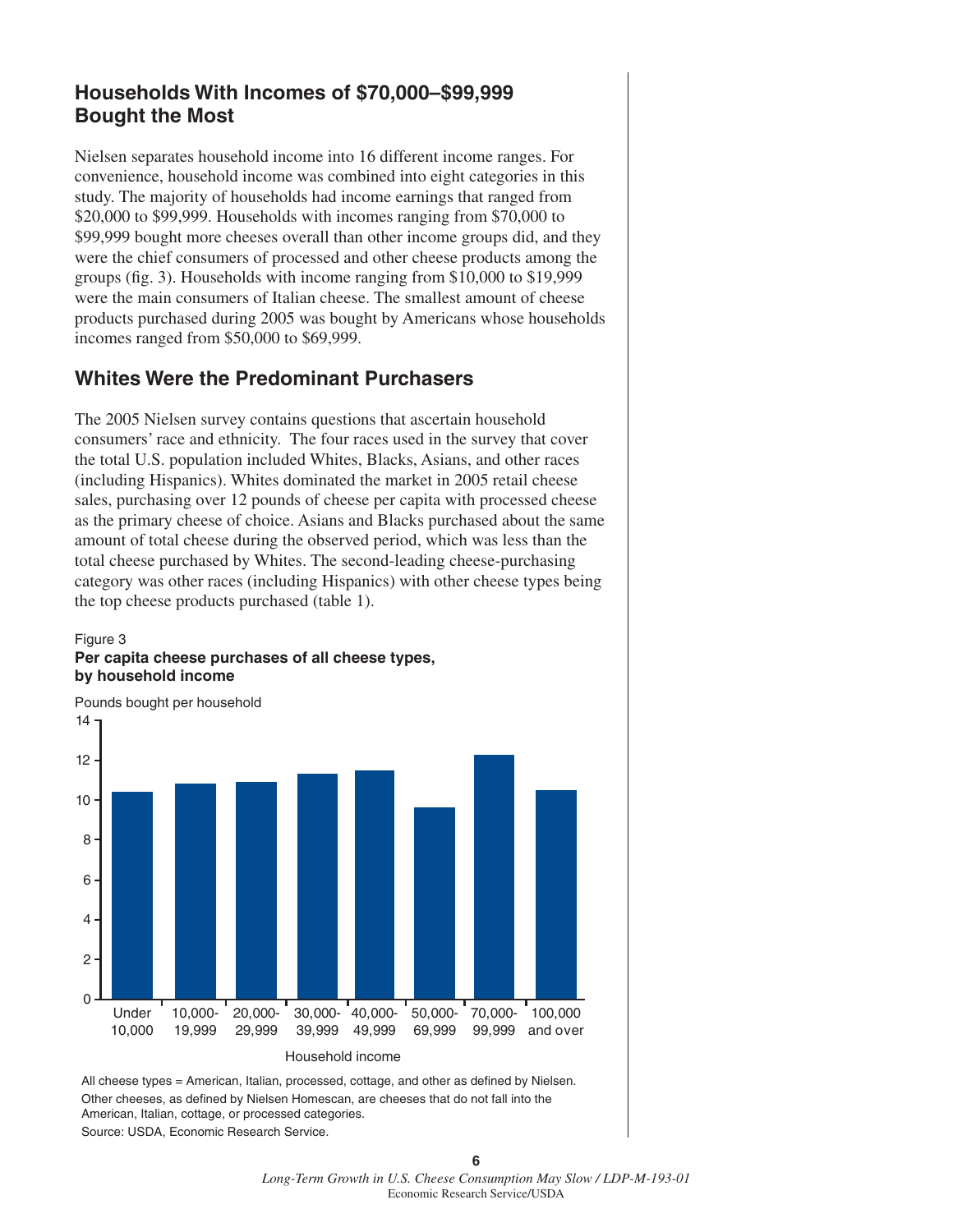#### Table 1 **Per capita cheese purchases 2005, by race**

| Race                        | Other <sup>1</sup> | Processed | Total |
|-----------------------------|--------------------|-----------|-------|
|                             |                    | Pounds    |       |
| White                       | 3.13               | 4.23      | 12.20 |
| <b>Black</b>                | 1.48               | 2.65      | 5.92  |
| Asian                       | 1.97               | 2.02      | 5.98  |
| Other (including Hispanics) | 2.76               | 2.60      | 8.61  |
|                             |                    |           |       |

 $1$  Other cheeses, as defined by Nielsen Homescan, are cheeses that do not fall into the American, Italian, cottage, or processed categories.

Source: USDA, Economic Research Service, based on data from 2005 Nielsen Homescan. All per capita calculations were performed by ERS.

### **Midwestern Households Bought the Most by Region**

The Nielsen data represent four regions that account for the total U.S. population. Results reveal that the Midwest led the Nation in retail cheese purchases in 2005. People residing in the Midwest purchased more processed cheese than they did other cheese categories (table 2). Italian cheese was eaten more in the Northeast than any other region, according to the Nielsen data. In the Nielsen data, household members from the West region were the secondlargest cheese buyers. Processed cheese, followed by other cheeses (including non-Italian varieties) were the leading two cheeses consumed in the South.

### **Households Headed by Females With High School Degrees and by Males With Postcollege Degrees Were Leading Purchasers**

Male heads of household with professional degrees were the leading purchasers of cheese followed closely by males who completed only a Bachelor's degree (appendix table 1). Other cheeses were the cheese products purchased most often by both college and postcollege graduates (fig. 4). Theoretically, their preference was not unusual given that the othercheese category includes a high proportion of specialty cheeses that are normally more expensive than cheeses in the other categories. The secondleading cheese product purchased by postcollege and college graduates was processed cheese. Male heads of household who obtained high school degrees and those who had some college experience ranked third and fourth in total cheese purchases, with processed cheese accounting for the largest share of total cheese purchased (see appendix table 1).

In the Nielsen data, head of household educational achievement was separated into seven categories. Figure 5 shows the per capita cheese purchased by female heads of household by educational achievement according to Nielsen 2005 Homescan retail data. Females who obtained only a high school diploma were the leading purchasers of cheese followed by female college graduates (see appendix table 1). The type of cheese purchased the most by female high school graduates was processed cheese, but other cheeses were purchased slightly more by female college graduates.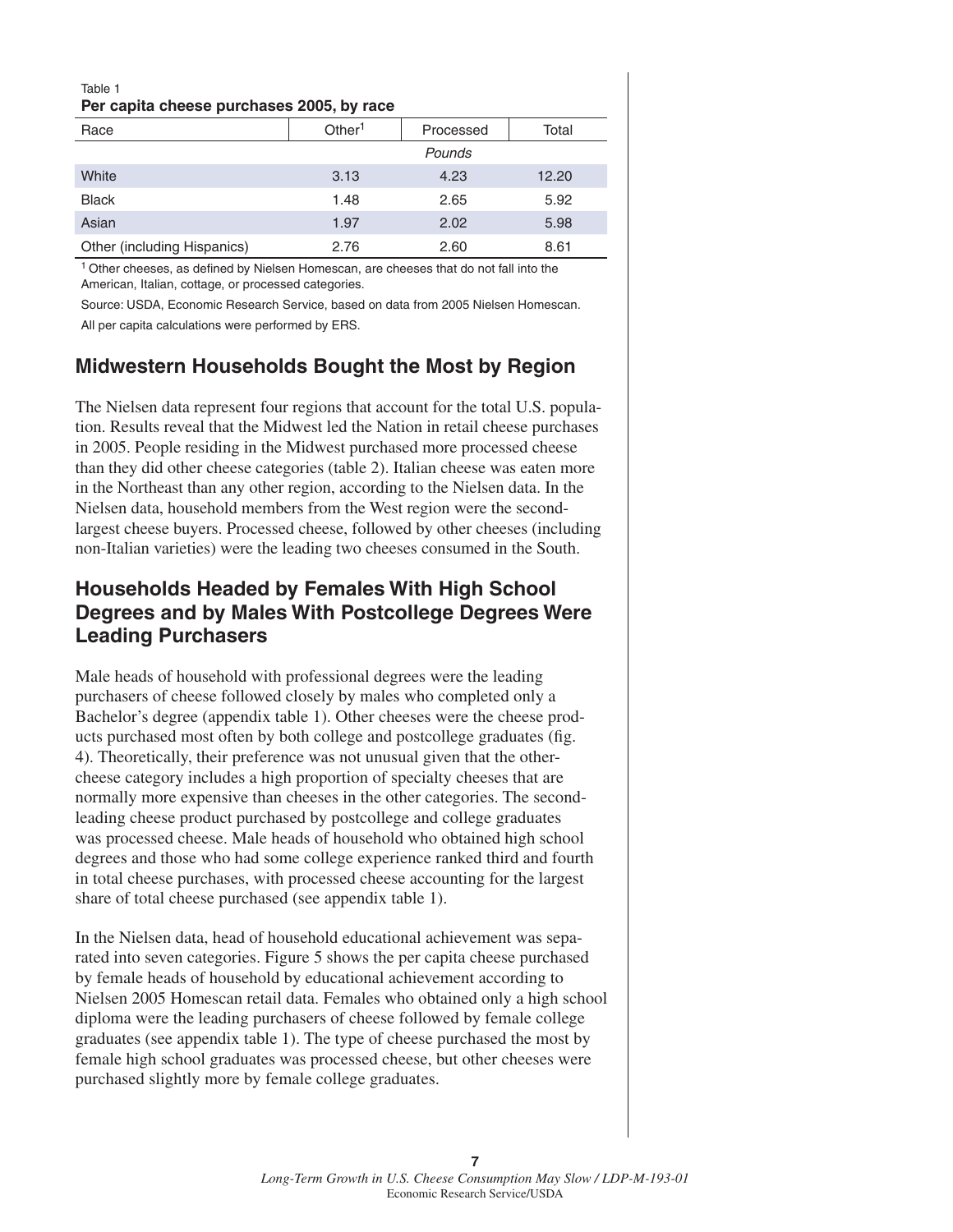#### Table 2 **Per capita cheese purchases 2005, by region**

| Region           | American <sup>1</sup><br>cheese | Italian | Cottage | Other <sup>2</sup> | Processed | Total cheese |
|------------------|---------------------------------|---------|---------|--------------------|-----------|--------------|
|                  |                                 |         | Pounds  |                    |           |              |
| <b>Northeast</b> | 1.15                            | 1.94    | 1.39    | 2.19               | 3.48      | 10.16        |
| Midwest          | 0.96                            | 0.89    | 2.76    | 3.33               | 4.49      | 12.44        |
| South            | 1.26                            | 0.87    | 1.40    | 2.73               | 4.15      | 10.40        |
| West             | 1.72                            | 1.12    | 1.87    | 3.11               | 2.81      | 10.63        |

1American cheeses are Cheddar, Colby, Monterey, and Jack.

<sup>2</sup> Other cheeses, as defined by Nielsen Homescan, are cheeses that do not fall into the American, Italian, cottage, or processed categories. Source: USDA, Economic Research Service, based on data from 2005 Nielsen Homescan survey.

All per capita calculations were performed by ERS.

#### Figure 4 **Per capita cheese purchases by male heads of households**

Pounds  $\Omega$ 1 2 3 4 5 Less than high school High school graduate Some college College graduate Postcollege graduate Types of cheese American<sup>1</sup> Cottage Italian **Other<sup>2</sup>** Processed

1American cheeses are Cheddar, Colby, Monterey, and Jack.

<sup>2</sup>Other cheeses, as defined by Nielsen Homescan, are cheeses that do not fall into the American, Italian, cottage, or processed categories. Source: USDA, Economic Research Service, based on data from 2005 Nielsen Homescan survey. All per capita calculations were performed by ERS.

Of all the different educational levels, both female and male heads of household who had less than a high school diploma purchased the least amount of cheese (see appendix table 1). Given this finding, strategies targeted at these two groups may be needed to help increase dairy consumption to satisfy the 3-Every-Day requirement for good health.

### **Young Females and Older Males Were Among the Biggest Buyers**

Nielsen divides the head of household age into 10 categories. Female household heads under 25 years old dominated cheese purchases on a per capita basis, while male heads of household ages 65 and older were the top

**8**

Head of household level of education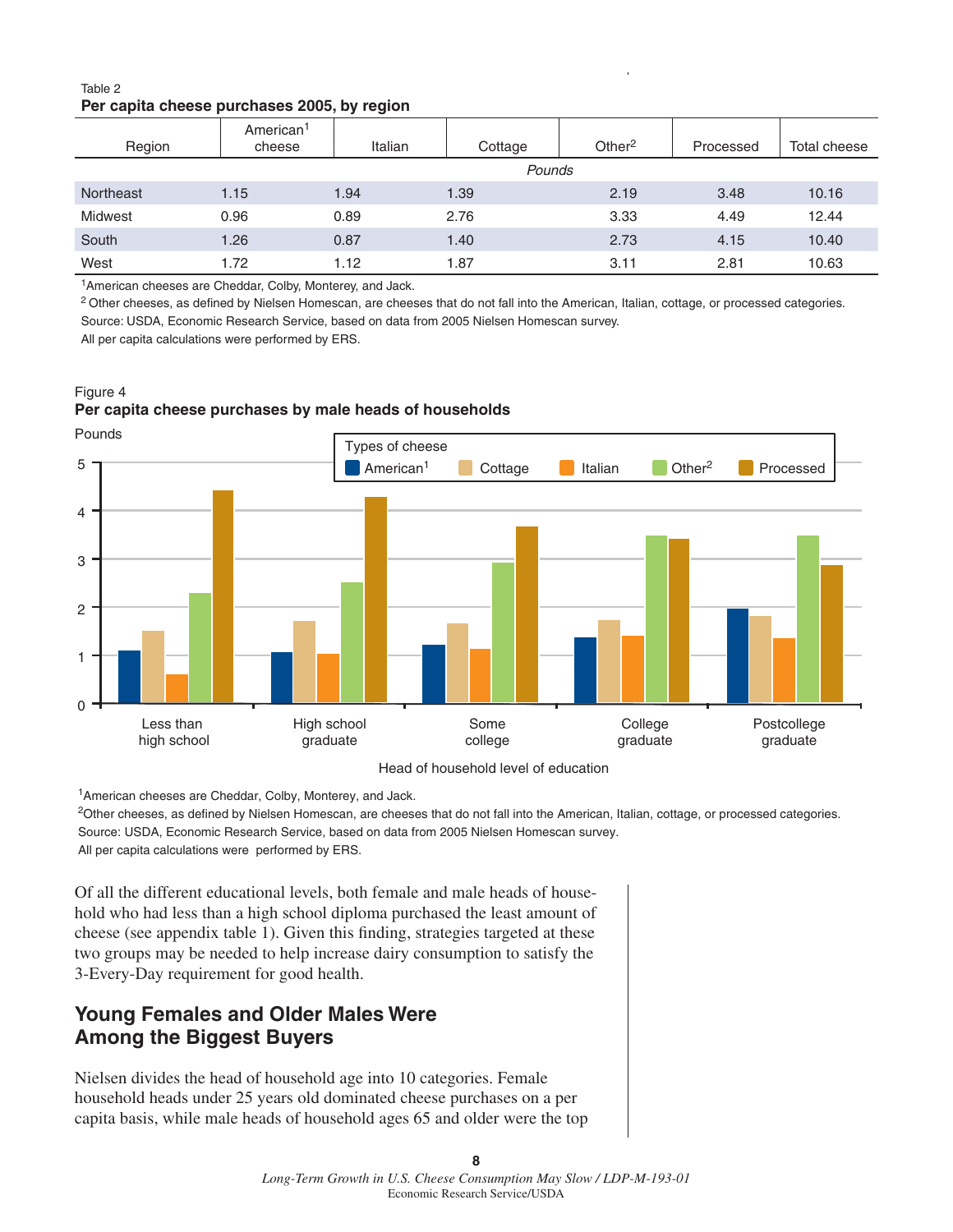#### Figure 5 **Per capita cheese purchases by female heads of households**



<sup>1</sup> American cheeses are Cheddar, Colby, Monterey, and Jack.

<sup>2</sup>Other cheeses, as defined by Nielsen Homescan, are cheeses that do not fall into the American, Italian, cottage, or processed categories. Source: USDA, Economic Research Service, based on data from 2005 Nielsen Homescan survey.

All per capita calculations were performed by ERS.

purchasers of processed cheese (see appendix table 1). Cottage cheese was the primary cheese of choice for females 25 years and younger; in contrast, men 65 years and older purchased more processed cheese than they did cottage, American, Italian, or other cheese varieties. Female heads ages 65 years and older and females ages 55 to 64 were close second- and thirdleading buyers of total cheese. Among the females in the two oldest age categories, processed cheese was the product most purchased. For male heads of household, those who purchased the second- and third-largest share of total cheese were males, ages 55 to 64 and 35 to 39, whose primary choice of cheese was processed cheese also. Among male heads of households, total cheese purchases were lowest for those 29 and younger, while for female heads of households, total cheese purchase was lowest for those 35 to 39 years old (see appendix table 1). The lowest amount of cheese purchased by female household heads was more than twice as much as that purchased by male heads, which may imply that male heads from ages 25 to 29 are satisfying their 3-Every-Day requirement by purchasing other dairy foods not captured by Nielsen Homescan data, or it could mean that a strategic plan could be successful in increasing intake of dairy, in this instance cheese by male household heads of household ages 25 to 29.

Among the five types of cheese, more female heads of households ages 45 to 49 and male heads of households ages 55 to 64 bought more processed cheese than they did any another type (figs. 6 and 7). Next to processed cheese, other cheeses seem to be strong favorites among male and female household heads ages 25 to 64. After 64 years of age, both males and females heads of household appear to have a greater preference for processed and cottage cheeses.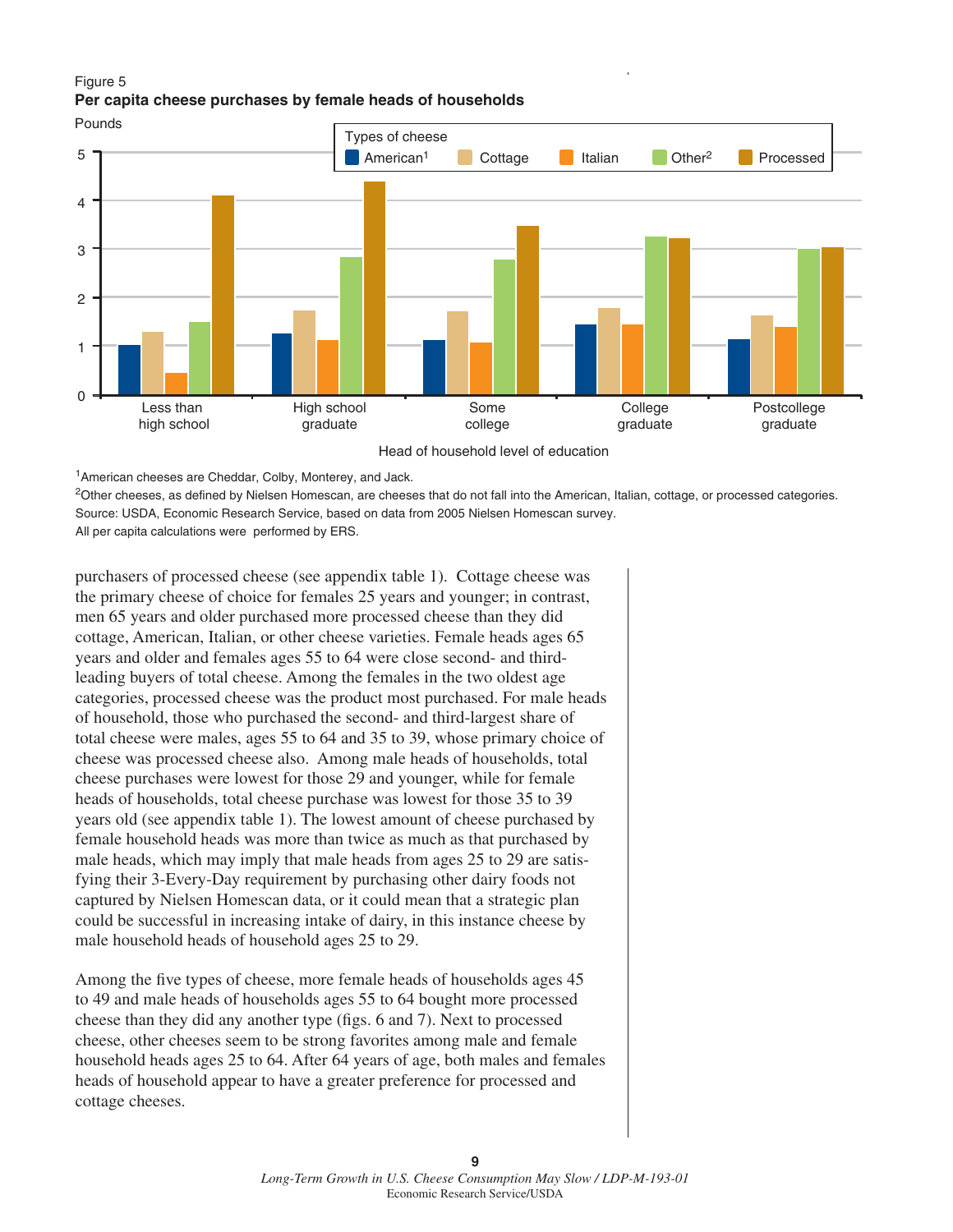#### Figure 6 **Per capita cheese purchases by females**



1American cheeses are Cheddar, Colby, Monterey, and Jack.

<sup>2</sup>Other cheeses, as defined by Nielsen Homescan, are cheeses that do not fall into the American, Italian, cottage, or processed categories. Source: USDA, Economic Research Service, based on data from 2005 Nielsen Homescan survey.

All per capita calculations were performed by ERS.

#### Figure 7 **Per capita cheese purchases by males**



1American cheeses are Cheddar, Colby, Monterey, and Jack.

<sup>2</sup>Other cheeses, as defined by Nielsen Homescan, are cheeses that do not fall into the American, Italian, cottage, or processed categories. Source: USDA, Economic Research Service, based on data from 2005 Nielsen Homescan survey.

All per capita calculations were performed by ERS.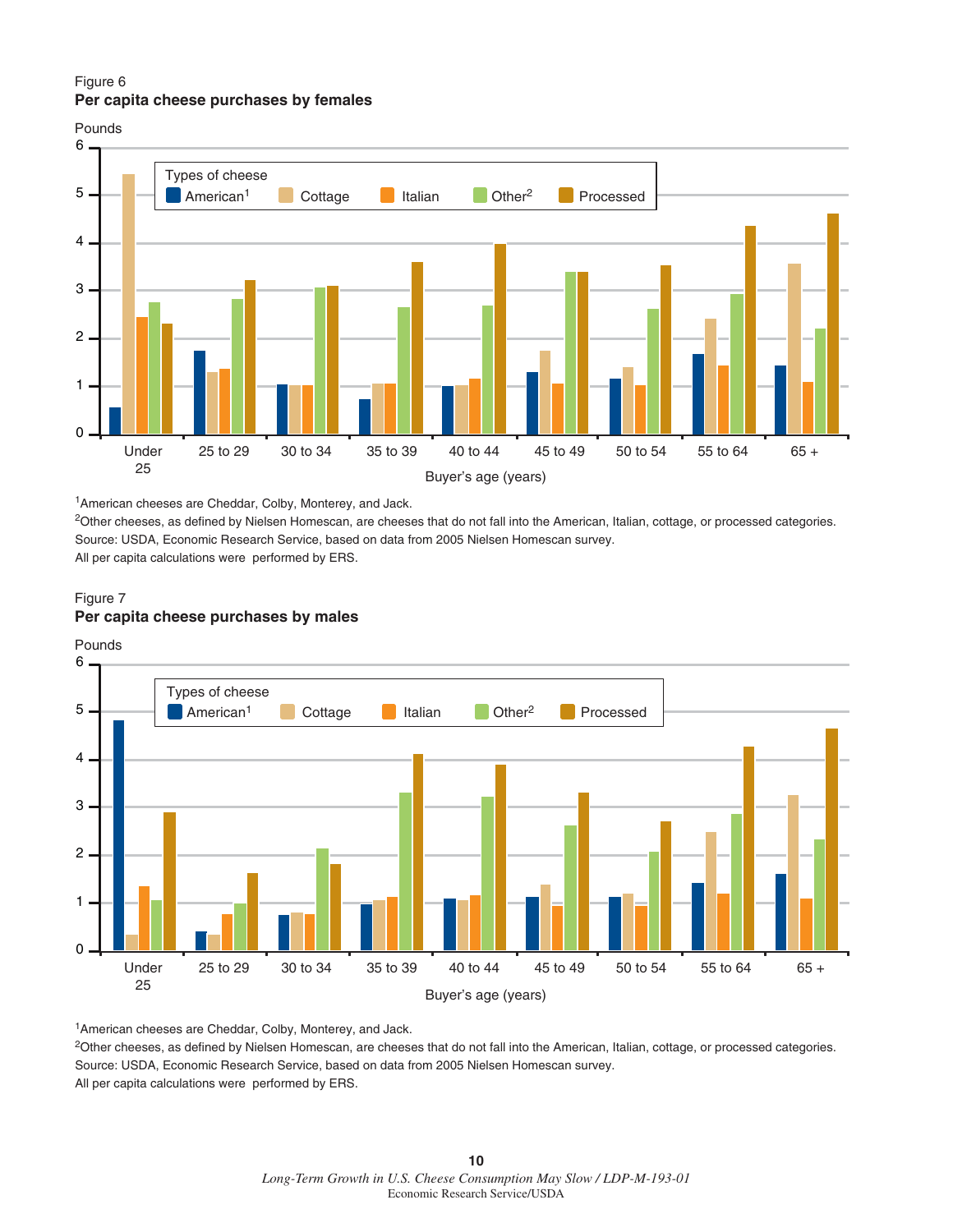### **Price and Expenditure Elasticities for 2005 Retail Cheese Purchases**

Product demand analysis relies on the estimation of several measures of economic relationships, including expenditure and price elasticities. In this study, a censored almost ideal demand system (AIDS) model developed by Dong, Gould, and Kaiser (2004) is employed to derive elasticity estimates. The model estimation is an Amemiya-Tobin approach that imposes an adding-up constraint in both latent and observed expenditure shares. Both homogeneity and symmetry conditions were imposed. A simulated probability procedure is used in the model estimation to evaluate the high order probability integrals. A censored demand system was specified and employed to estimate U.S. cheese demand using 2005 Nielsen retail Homescan data. More details can be found in appendix B.

The censored demand system provides both own-price and cross-price elasticity estimates, along with expenditure elasticities. Exogenous variables such as household size, two female age categories, and the presence of children in the home are some of the factors accounted for in the cheese demand system. The uncompensated (Marshallian) estimates indicate that the demand for American, Italian, cottage, processed, and other cheese types are very responsive to changes in their own-price (table 3).

All of the own-price elasticities for cheese were statistically significant and greater than 1. Theoretically, a 1-percent change in the price of any of the five types of cheese will have a larger than 1-percent change in quantity demanded, $4$  making consumers major beneficiaries of declines in the price of cheese products. Cottage cheese showed the greatest responsiveness to changes in own-price, while the smallest change in quantity demanded due to a change in own-price was displayed by other cheese types.

Results also show strong substitution relationships among all cheese categories. American cheese is a substitute for Italian, cottage, processed and other types of cheeses and vice versa. All cheese types estimated in this study serve as a substitute for one another, which logically implies that consumers are willing to substitute a cheese of choice for another cheese product if its price increase causes consumers to exceed their cheese budget or if the cheese of

4 An elasticity of an aggregated product category is generally less than the individual elasticities of products used in the aggregation.

| Table 3 |                                                               |  |
|---------|---------------------------------------------------------------|--|
|         | Uncompensated price elasticities and expenditure elasticities |  |

| Cheese types | American <sup>1</sup> | Italian    | Cottage    | Processed  | Other <sup>2</sup> | Expenditure elasticities |
|--------------|-----------------------|------------|------------|------------|--------------------|--------------------------|
| American     | $-2.15***$            | $0.16***$  | $0.22***$  | $0.38***$  | $0.33***$          | $1.06***$                |
| Italian      | $0.20***$             | $-2.14***$ | $0.26***$  | $0.50***$  | $0.31***$          | $0.87***$                |
| Cottage      | $0.25***$             | $0.27***$  | $-2.53***$ | $0.49***$  | $0.34***$          | $1.20***$                |
| Processed    | $0.15***$             | $0.16***$  | $0.18***$  | $-1.73***$ | $0.30***$          | $0.94***$                |
| Other        | $0.14***$             | $0.09***$  | $0.12***$  | $0.32***$  | $-1.69***$         | $1.02***$                |

1American cheeses are Cheddar, Colby, Monterey, and Jack.

<sup>2</sup> Other cheeses, as defined by Nielsen Homescan, are cheeses that do not fall into the American, Italian, cottage, or processed categories. Note: Level of statistical significance - \*\*\*  $= 1$  percent.

Source: USDA, Economic Research Service, based on data from 2005 Nielsen Homescan survey.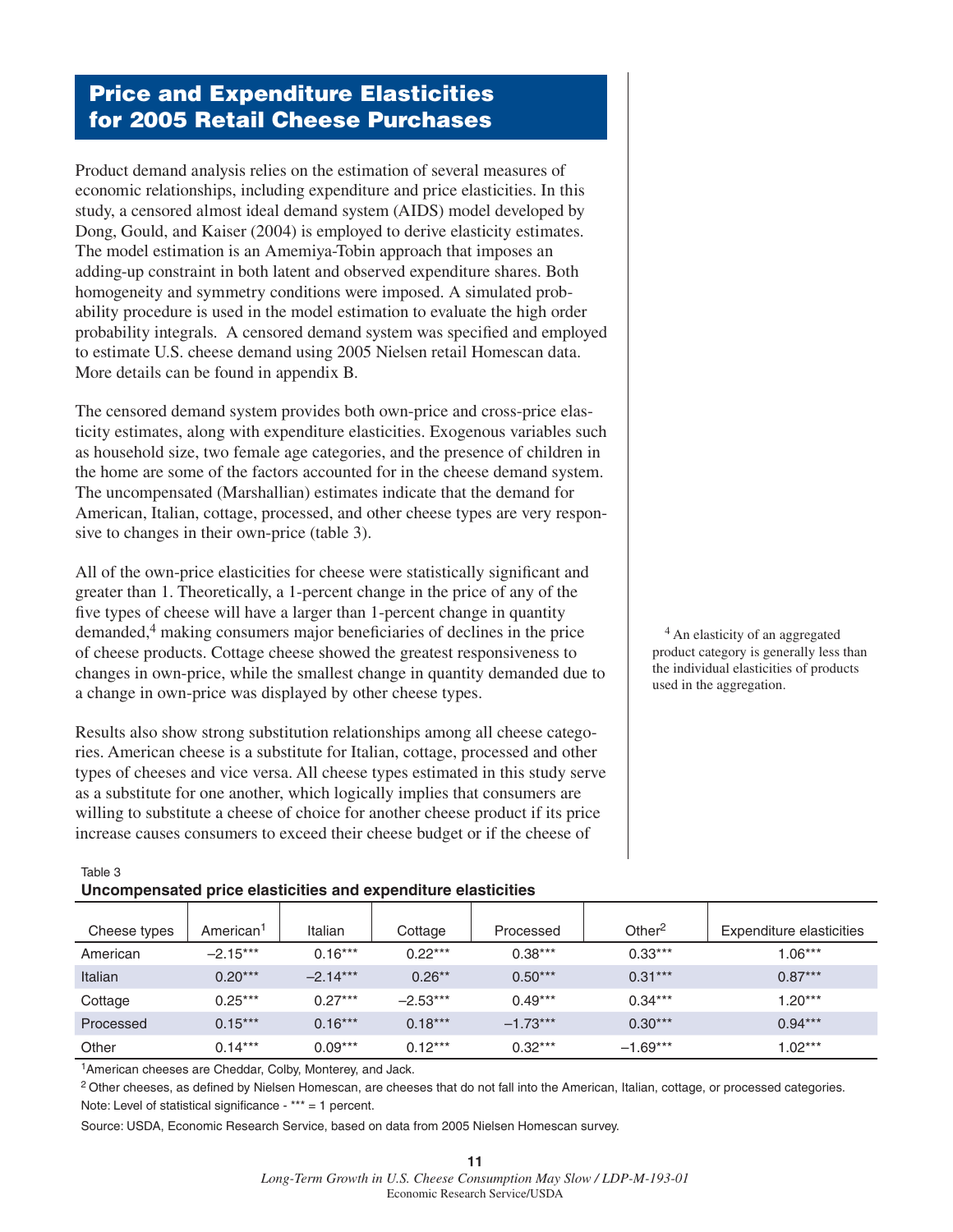choice is unavailable. Additionally, findings reveal that all expenditure elasticities for the five types of cheese are positive, but cottage and American cheeses show the greatest level of responsiveness to changes in cheese expenditures. These findings indicate that the demand for cheese will rises with consumers' expenditure. Based on the estimated demand elasticities, assuming all other things held constant, the dairy industry would benefit from those increases in consumers' food expenditures, which translate into higher cheese expenditures.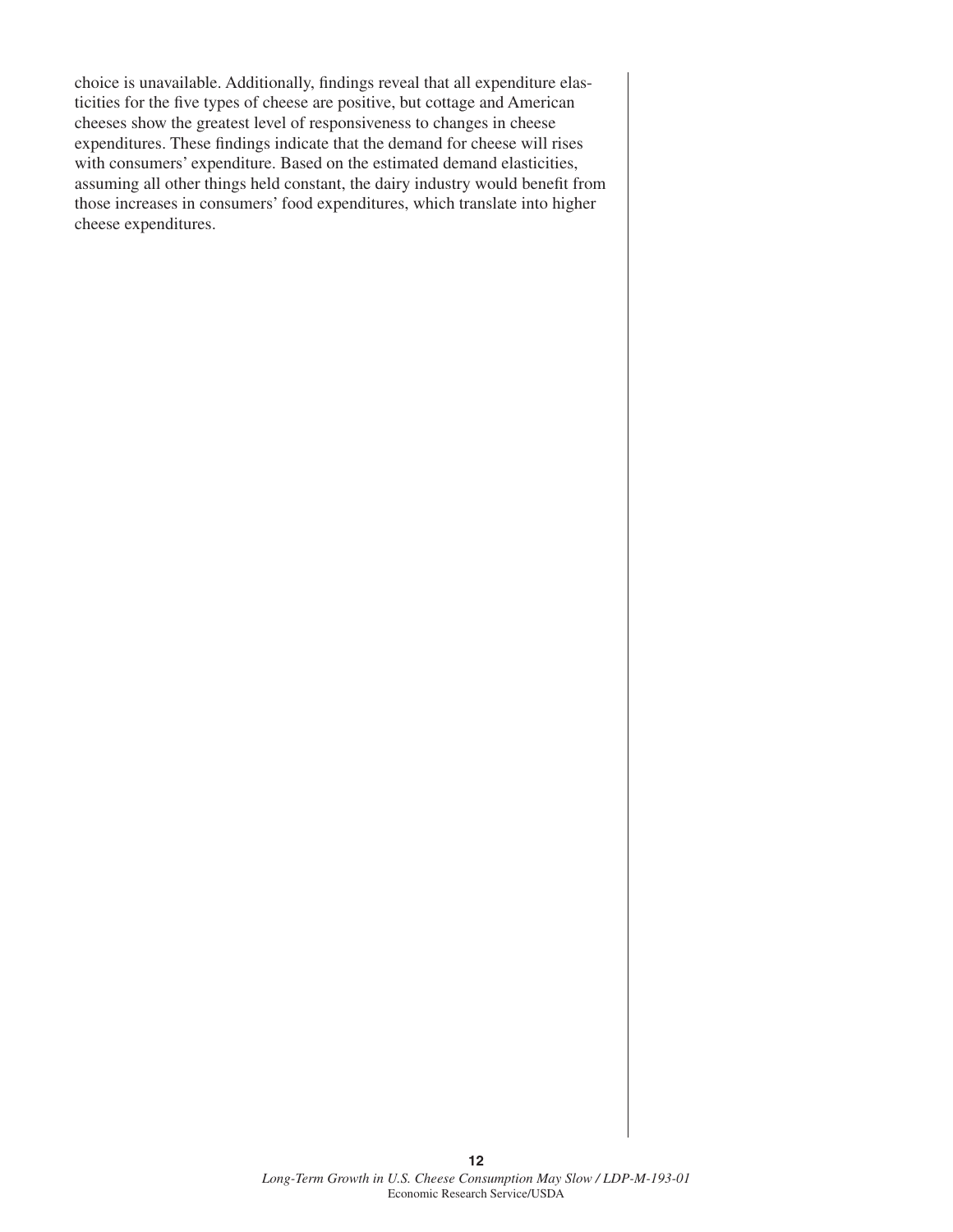### **Conclusions and Implications for the Future**

This report uses market, Homescan, and survey data in three ways to examine facets of U.S. cheese consumption. The aggregate historical S&U approach is able to provide information for longer term questions of whether cheese production and consumption might remain important driving forces in the dairy industry of the United States. The generally upward long-term patterns of cheese consumption (for both individual products and in total) contrast sharply with declining or relatively flat trends for fluid milk products and other manufactured dairy products. Although slowing somewhat in recent years, total cheese use has grown steadily since 1975, with the impetus coming mostly from sales of natural cheese, in particular those of the otherthan-American types. It remains to be seen if the sharp economic downturn beginning late in 2008 and gradually rebounding now will significantly alter the long-term trends. Milk producers, cheese manufacturers, and dairy product marketers all recognize the importance of cheese products and seek information as to what factors influence cheese consumption.

The empirical results indicate that the uncompensated own-price elasticities for the five identified cheese categories are all negative, statistically significant, and large. The estimated cross-price elasticities exhibit substitutability among the categories, a result that would likely be expected. Expenditure elasticities are positive (signifying that cheese consumption increases with expenditure, and vice versa), greater or close to 1, and statistically significant.

Given these general outcomes, what can be said about demand for cheese into the future? Economic and demographic factors such as consumer income, regional population, and age may give some indication. Over the past 8 years, per capita personal income has increased annually (U.S. Department of Commerce, 2010). Based on estimated expenditure elasticities, to the extent increases in consumers' food expenditure transfers into higher cheese expenditures then it is expected that total cheese consumption also will rise.

Race and ethnicity are important factors that may have significant impacts on cheese purchases and consumption. Our findings show that Whites purchased more total cheese in 2005 than other races or ethnic groups in the United States. To the extent that the non-White population is forecast to increase more rapidly than the White population, average per capita cheese consumption in the U.S. may reflect a shift toward patterns of lower cheese consumption (U.S. Department of Commerce, 2008). The implication behind this change in ethnic demographics is a possible per capita reduction in cheese purchases and consumption.

Regional population is another factor that has affected cheese purchase and consumption in the past and will likely play some role in the future. As the results suggest, there are regional differences in cheese consumption, and assuming the U.S. total population continues to grow, where that growth takes place can affect the magnitude of cheese consumption. For example, if the South and Northeast are expected to have the largest increase in population over the next decade, then one can expect that there will be a greater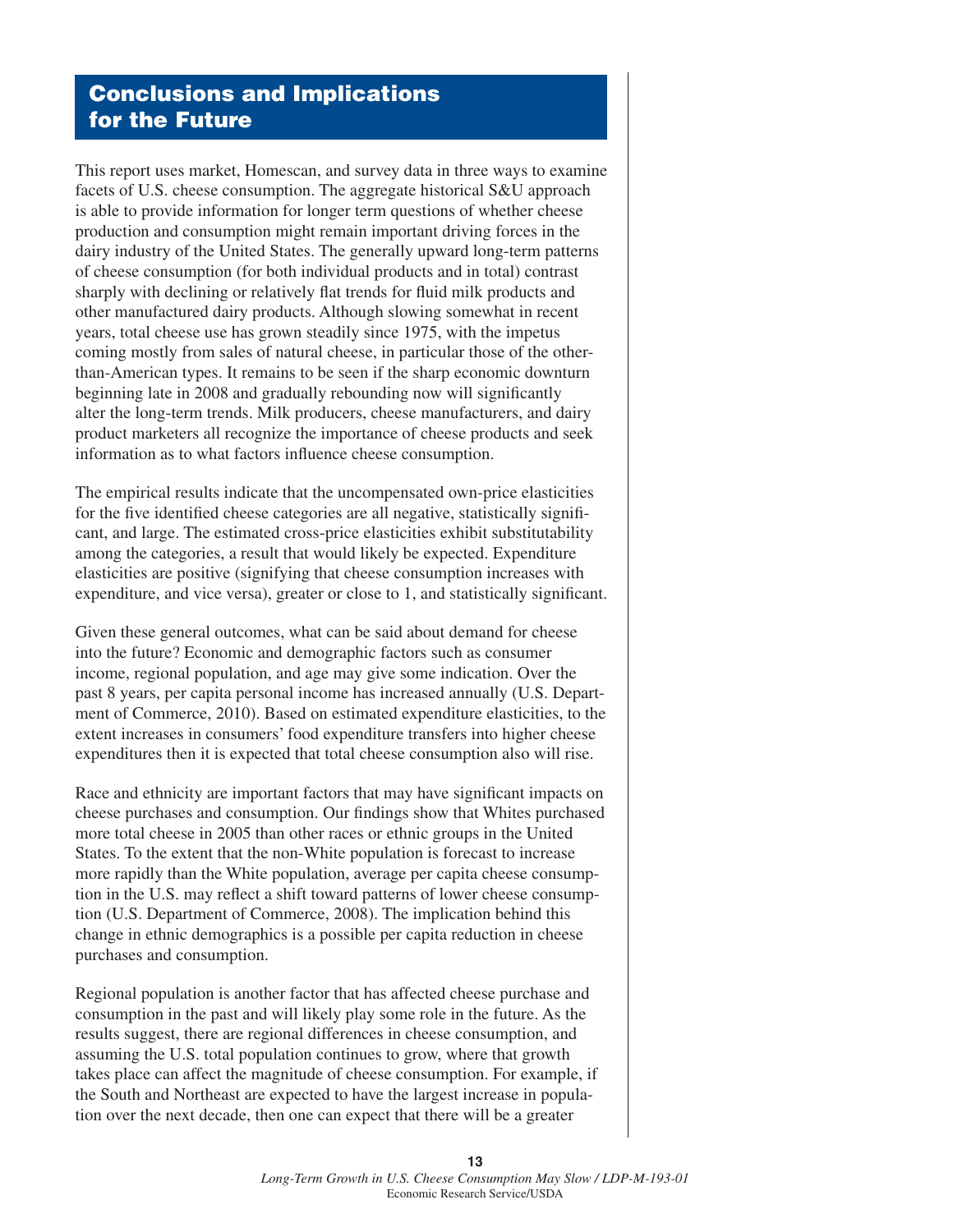demand for processed cheese, and other cheeses (the non-Italian varieties), all else being equal.

A final factor that may influence future cheese consumption is age. Improved medical treatments have allowed people to live longer and, in some cases, healthier lives. As people grow older, most tend to adjust their lifestyles, including their diets. As Baby Boomers move into the 60-yearsold and older age group, it is expected that they will continue to consume cheese to obtain the vitamin D and/or calcium needed for strong bones. The Nielsen data indicate that per capita total cheese purchases for male heads of household ages 65 and older are highest among all male heads of household and female heads of household ages 65 and older are second-highest among all female heads of household. The expectations of more cheese being consumed by that age group also would suggest more milk needed for cheese. Stronger increases, or perhaps even a gradual increase in total cheese production, would require processing/manufacturing adjustments for both cheese and milk.

Future patterns of cheese consumption have implications for the dairy industry, particularly given the large (and growing) share of U.S. milk production that has been used to manufacture cheese products. If consumer expenditure and/or total population should grow and demand for dairy products other than cheese remain as they are, the dairy industry will need to adjust to the growing demand for cheese. However, there are some limitations to this study, particularly with using the Nielsen retail Homescan data. First, Nielsen Homescan data reports only purchases of cheese and not processed foods with cheese as an ingredient, which means that the data do not include the cheese used as an ingredient in frozen dinners or pizzas, canned foods, or snack foods. Second, the Nielsen data exclude cheese consumed away from home, at fast-food restaurants, white-linen restaurants, or cafeterias. Cheese is particularly important for fast-food and pizza restaurants—cheeseburgers and double-cheese pizzas are essential menu items at many regional and national chain restaurants. Thus, the findings derived in this study should be used with these limitations in mind.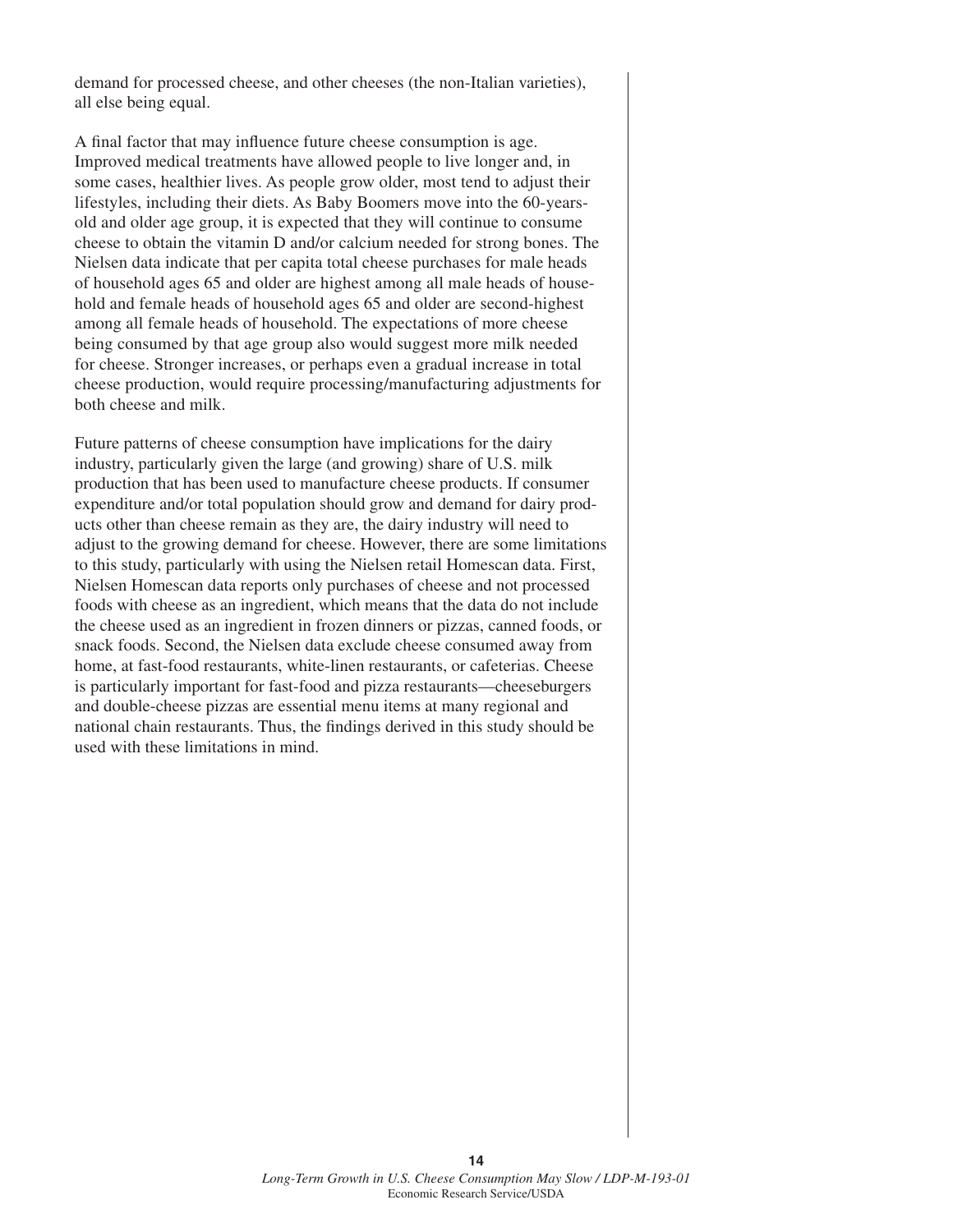### **References**

- Ballenger, Nicole, and James Blaylock. 2003. "Consumer-Driven Agriculture: Changing U.S. Demographics Influence Eating Habits," *Amber Waves* 1(2):28-33, USDA, Economic Research Service. Available at: www.ers. usda.gov/Amberwaves/April03/Features/ConsumerDrivenAg.htm/
- Dong, D., B.W. Gould, and H. Kaiser. 2004. "Food Demand in Mexico: An Application of the Amemiya-Tobin Approach to the Estimation of a Censored Food System," *American Journal of Agricultural Economics*, 86(2004):1094-1107.
- Green, R. and J. Alston. 1990. "Elasticities in AIDS Models," *American Journal of Agricultural Economics*, 72(May 1990):442-445.
- Lin, Biing-Hwan, Jayachandran N. Variyam, Jane Allshouse, and John Cromartie. 2003. *Food and Agricultural Commodity Consumption in the United States: Looking Ahead to 2020*. USDA, Economic Research Service, AER-835. Available at: www.ers.usda.gov/publications/aer835/
- Manchester, Alden, and Donald P. Blayney. 1997. *The Structure of Dairy Markets*, USDA, Economic Research Service, AER-757. Available at: www.ers.usda.gov/publications/aer757/
- Miller, James J., and Don P. Blayney. 2006. *Dairy Backgrounder*. USDA, Economic Research Service, LDPM-145-01. Available at: www.ers.usda. gov/Publications/LDP/2006/07Jul/LDPM14501/
- Phaneuf, D.J., C.L. Kling, and J.A. Herriges (2000). "Estimation and Welfare Calculations in a Generalized Corner Solution Model with an Application to Recreation Demand," *Review of Economics and Statistics* (82)83-92.
- U.S. Department of Agriculture, Center for Nutrition Policy and Promotion. 2005. *Backgrounder: 2005 Dietary Guidelines for Americans*. Available at: http://www.cnpp.usda.gov/dg2005/index.html/
- U.S. Department of Commerce, Bureau of Economic Analysis, National Economic Accounts. Per Capita Personal Income; selected years. 1970, 1980, 1990, 2000. Available at: http://www.bea.gov/national/nipaweb/ TableView.asp?SelectedTable=58&Freq=Qtr&FirstYear=2008&Last Year=2010/
- U.S. Department of Commerce, U.S. Census Bureau, Population Division. 2008. *Percent of the Projected Population by Race and Hispanic Origin for the United States: 2010 to 2050*. Available at: http://www.census.gov/ population/www/projections/fi les/nation/summary/np2008-t6.xls
- U.S. Department of Commerce, U.S. Census Bureau. 2000. *Statistical Abstract of the United States*. Available at: http://www.census.gov/prod/ www/statistical-abstract-us.html/
- U.S. Department of Commerce, U.S. Census Bureau. 1995, 2000, 2005. *Current Population Survey*. March Supplement.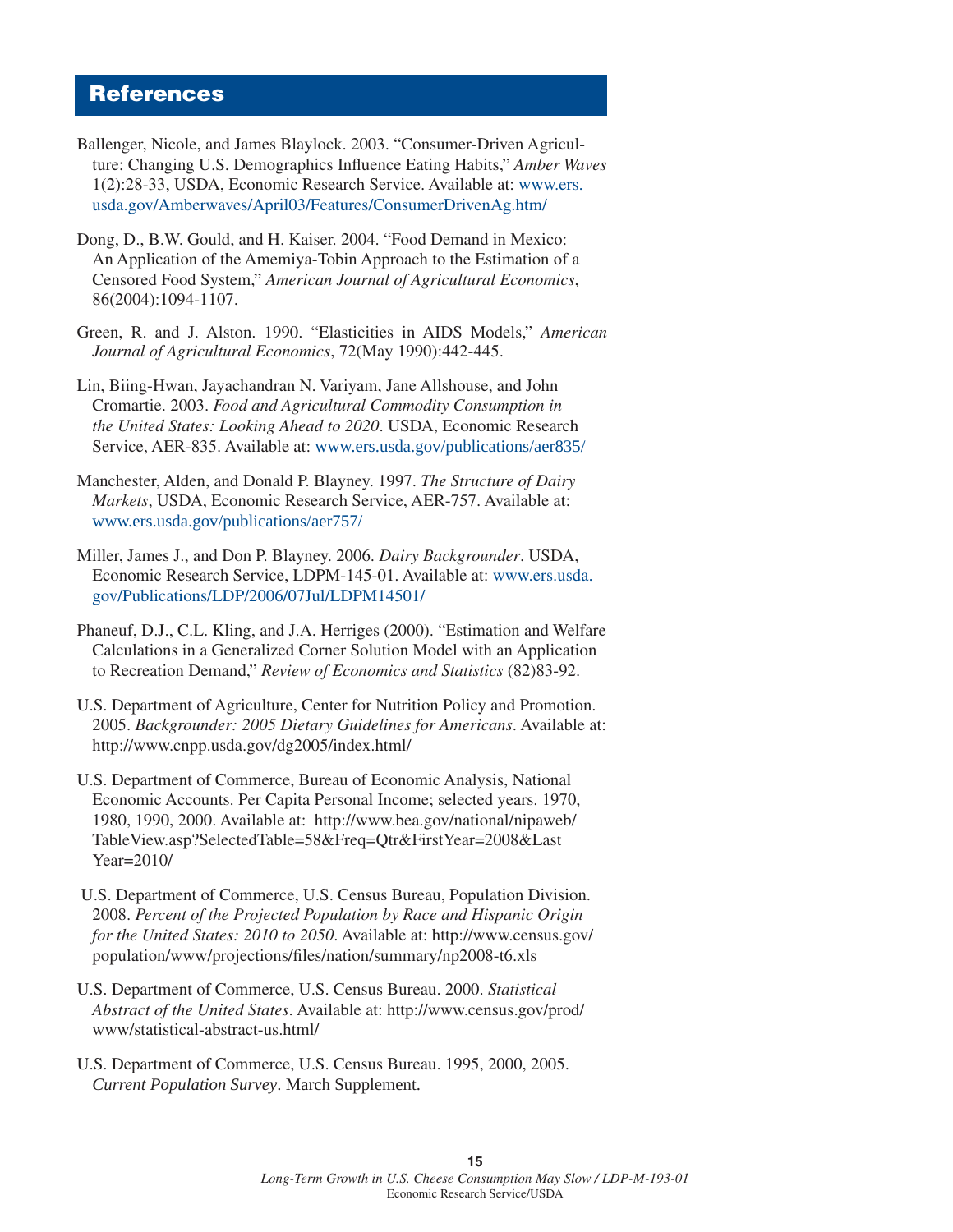## **Appendix A**

#### Appendix table 1

**Per capita cheese purchases by types of cheese, selective demographics**

|                                      | Types of cheese       |         |         |           |                                    |       |
|--------------------------------------|-----------------------|---------|---------|-----------|------------------------------------|-------|
|                                      | American <sup>1</sup> | Cottage | Italian | Other $2$ | Processed<br>(canned & dehydrated) | Total |
|                                      |                       |         |         | Ounces -  |                                    |       |
| <b>Buyers by:</b>                    |                       |         |         |           |                                    |       |
| <b>Income</b>                        |                       |         |         |           |                                    |       |
| Under \$10,000                       | 1.18                  | 0.74    | 1.45    | 4.86      | 2.19                               | 10.43 |
| \$10,000 to 19,999                   | 1.26                  | 0.81    | 2.26    | 4.11      | 2.36                               | 10.80 |
| \$20,000 to 29,999                   | 1.17                  | 0.90    | 1.89    | 4.16      | 2.77                               | 10.89 |
| \$30,000 to 39,999                   | 1.33                  | 1.00    | 2.00    | 4.09      | 2.92                               | 11.34 |
| \$40,000 to 49,999                   | 1.37                  | 1.30    | 1.82    | 4.07      | 2.91                               | 11.47 |
| \$50,000 to 69,999                   | 1.14                  | 1.10    | 1.43    | 3.30      | 2.65                               | 9.62  |
| \$70,000 to 99,999                   | 1.49                  | 1.63    | 1.90    | 3.73      | 3.51                               | 12.27 |
| \$100,000 & over                     | 1.37                  | 1.42    | 1.54    | 2.77      | 3.40                               | 10.50 |
| Race                                 |                       |         |         |           |                                    |       |
| White                                | 1.35                  | 2.21    | 1.28    | 3.13      | 4.23                               | 12.20 |
| <b>Black</b>                         | 0.99                  | 0.39    | 0.41    | 1.48      | 2.65                               | 5.92  |
| Asian                                | 0.94                  | 0.39    | 0.66    | 1.97      | 2.02                               | 5.98  |
| Other                                | 1.10                  | 1.03    | 1.12    | 2.76      | 2.60                               | 8.61  |
| Region                               |                       |         |         |           |                                    |       |
| East                                 | 1.15                  | 1.39    | 1.95    | 2.19      | 3.48                               | 10.16 |
| Midwest                              | 0.96                  | 2.76    | 0.89    | 3.33      | 4.49                               | 12.43 |
| South                                | 1.26                  | 1.39    | 0.87    | 2.73      | 4.15                               | 10.40 |
| West                                 | 1.72                  | 1.87    | 1.12    | 3.11      | 2.81                               | 10.63 |
| Education - female head of household |                       |         |         |           |                                    |       |
| Less than high school                | 1.03                  | 1.30    | 0.47    | 1.50      | 4.09                               | 8.39  |
| High school graduate                 | 1.26                  | 1.75    | 1.12    | 2.82      | 4.39                               | 11.34 |
| Some college                         | 1.13                  | 1.71    | 1.08    | 2.79      | 3.47                               | 10.18 |
| College graduate                     | 1.45                  | 1.78    | 1.46    | 3.25      | 3.22                               | 11.16 |
| Postcollege graduate                 | 1.14                  | 1.64    | 1.39    | 3.01      | 3.04                               | 10.22 |
| Education - male head of household   |                       |         |         |           |                                    |       |
| Less than high school                | 1.10                  | 1.53    | 0.64    | 2.31      | 4.43                               | 10.01 |
| High school graduate                 | 1.10                  | 1.73    | 1.07    | 2.53      | 4.31                               | 10.74 |
| Some college                         | 1.25                  | 1.69    | 1.17    | 2.93      | 3.69                               | 10.73 |
| College graduate                     | 1.39                  | 1.75    | 1.44    | 3.52      | 3.45                               | 11.55 |
| Postcollege graduate                 | 1.98                  | 1.83    | 1.38    | 3.52      | 2.90                               | 11.61 |

-- continued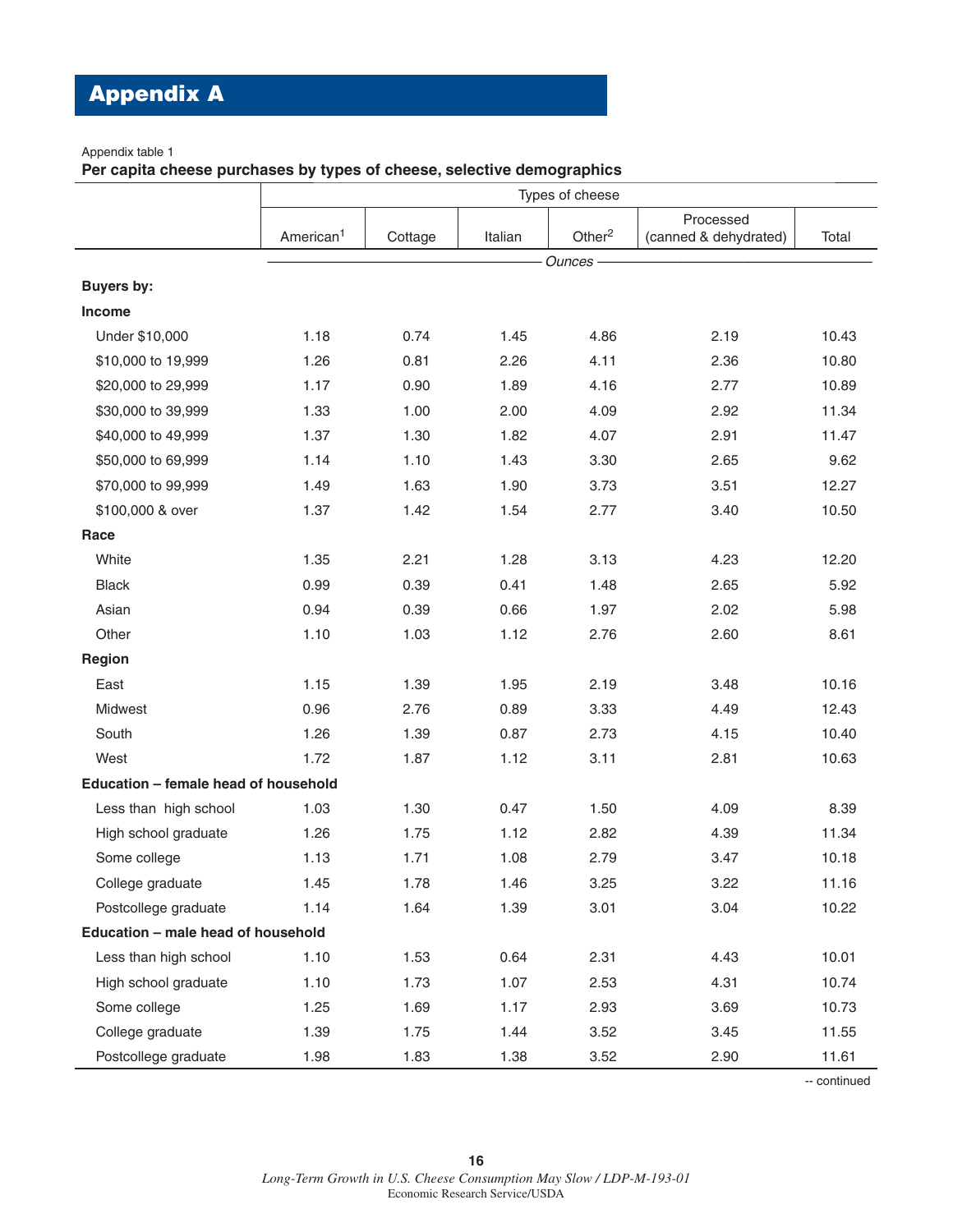|                                        | Types of cheese       |         |         |           |                                    |       |
|----------------------------------------|-----------------------|---------|---------|-----------|------------------------------------|-------|
|                                        | American <sup>1</sup> | Cottage | Italian | Other $2$ | Processed<br>(canned & dehydrated) | Total |
|                                        |                       |         |         | Ounces-   |                                    |       |
| <b>Buyers by:</b>                      |                       |         |         |           |                                    |       |
| Age - female head of household (years) |                       |         |         |           |                                    |       |
| Under 25                               | 0.56                  | 5.46    | 2.45    | 2.76      | 2.32                               | 13.55 |
| 25 to 29                               | 1.76                  | 1.32    | 1.40    | 2.85      | 3.23                               | 10.56 |
| 30 to 34                               | 1.03                  | 1.04    | 1.05    | 3.07      | 3.11                               | 9.30  |
| 35 to 39                               | 0.73                  | 1.07    | 1.06    | 2.68      | 3.63                               | 9.17  |
| 40 to 44                               | 1.00                  | 1.06    | 1.17    | 2.69      | 3.99                               | 9.91  |
| 45 to 49                               | 1.33                  | 1.77    | 1.08    | 3.40      | 3.43                               | 11.01 |
| 50 to 54                               | 1.19                  | 1.43    | 1.03    | 2.64      | 3.55                               | 9.84  |
| 55 to 64                               | 1.67                  | 2.43    | 1.44    | 2.94      | 4.37                               | 12.85 |
| $65 +$                                 | 1.44                  | 3.59    | 1.12    | 2.23      | 4.63                               | 13.01 |
| Age -male head of household (years)    |                       |         |         |           |                                    |       |
| Under 25                               | 4.83                  | 0.36    | 1.35    | 1.08      | 2.93                               | 10.55 |
| 25 to 29                               | 0.42                  | 0.35    | 0.80    | 1.01      | 1.65                               | 4.24  |
| 30 to 34                               | 0.75                  | 0.81    | 0.79    | 2.15      | 1.84                               | 6.34  |
| 35 to 39                               | 0.98                  | 1.07    | 1.15    | 3.34      | 4.12                               | 10.66 |
| 40 to 44                               | 1.11                  | 1.10    | 1.18    | 3.24      | 3.91                               | 10.52 |
| 45 to 49                               | 1.15                  | 1.40    | 0.95    | 2.64      | 3.33                               | 9.47  |
| 50 to 54                               | 1.16                  | 1.21    | 0.95    | 2.10      | 2.74                               | 8.16  |
| 55 to 64                               | 1.44                  | 2.50    | 1.21    | 2.90      | 4.29                               | 12.34 |
| $65 +$                                 | 1.61                  | 3.29    | 1.11    | 2.36      | 4.67                               | 13.04 |

#### Appendix table 1 **Per capita cheese purchases by types of cheese, selective demographics - Continued**

1American cheeses are Cheddar, Colby, Monterey, and Jack.

<sup>2</sup> Other cheeses, as defined by Nielsen Homescan, are cheeses that do not fall into the American, Italian, cottage, or processed categories. Note: See "Nielson Homescan Data" box, page 5 for an explanation of methodology.

Source: USDA, Economic Research Service, based on data from 2005 Nielsen survey.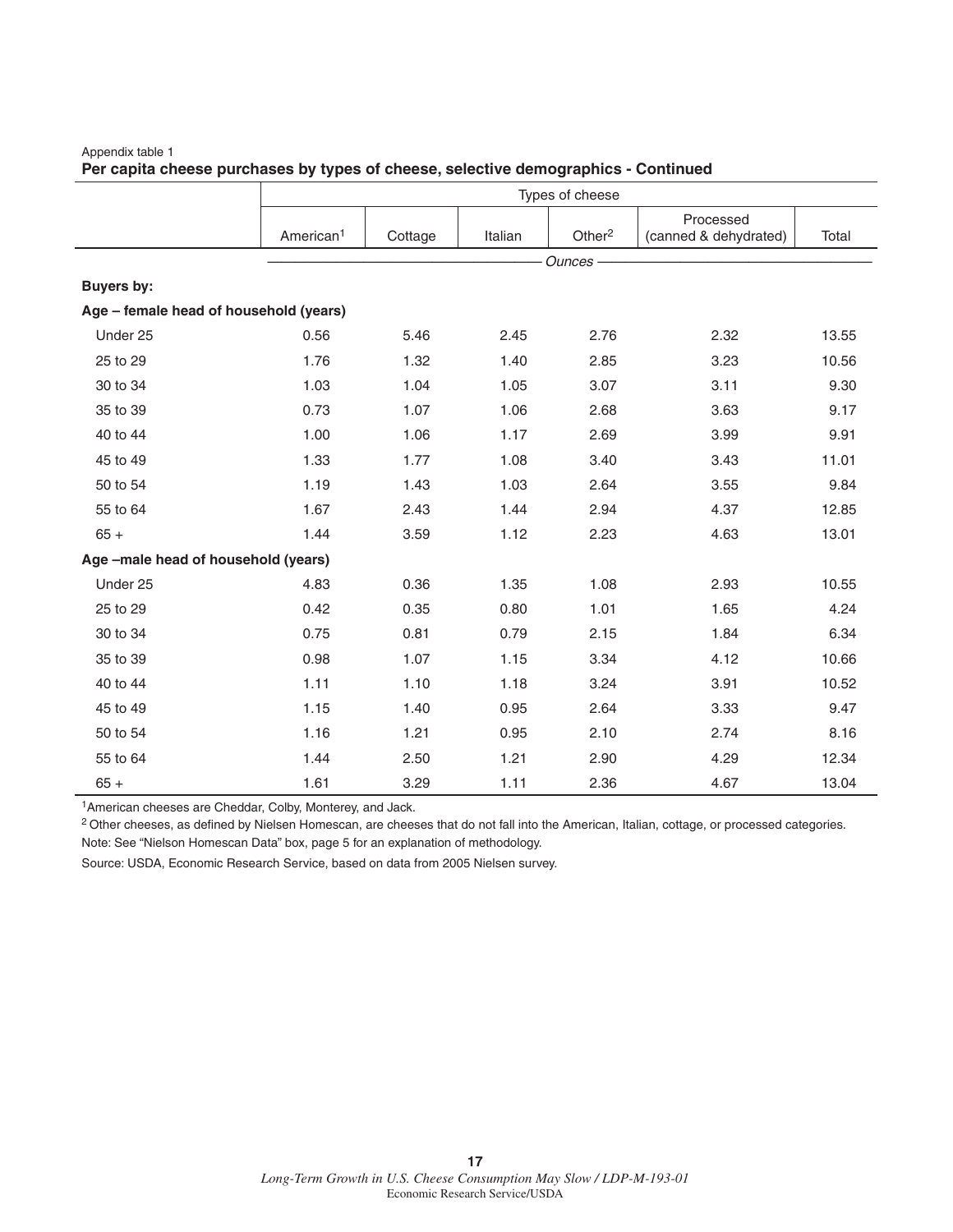### **Appendix B**

#### **The Estimation of a Censored AIDS Model**

Suppose the AIDS model based on the latent shares for *M* cheese products is defined as follows:

(A1)  $S^* = A + \gamma \ln P + \theta \ln Y + e$ 

where  $S^*$  is a vector of the *M* latent expenditure shares on cheese products, *P* is a vector of *M* prices, and \*  $Y = \frac{y^*}{P^*}$ , the deflated total expenditures, with *y\** as total expenditures, *P\** as a translog price index, and *e* is a vector of the *M* equation error terms. Incorporating household demographic variables are accomplished through translating the intercept in A1. That is, the intercept is defined as:  $A = \alpha + \beta X$ , where *X* is a vector of *N* demographic characteristics. Equation parameters are  $\theta$  (*M* x 1),  $\alpha$  (*M* x 1),  $\beta$  (*M* x *N*), and γ (*M* x *M*) symmetric), where  $\theta$  is the slope of the expenditure and  $\gamma$  is the slopes of the prices.

Given the budget constraint, the latent shares must sum to 1 (adding up). This adding-up condition can be attained through parameter restrictions. Theoretical constraints such as homogeneity and symmetry can also be imposed on A1. The adding-up restriction implies that the joint density function of *e* is singular. Consequently, one of the *M* latent share equations must be dropped during estimation. By dropping any equation from the estimation, we assume that the remaining  $M - 1$  share equations' error terms,  $e$  in A1, are distributed multivariate normal with a joint probability density function.

The mapping of the vector of latent shares, *S\**, to observed shares, *S*, must take into account that (1) the elements of *S* lie between 0 and 1, and (2) sum to 1 for each observation. The following mapping rule imposes these two characteristics:

(A2) 
$$
S_{i} = \begin{cases} \frac{S_{i}^{*}}{\sum_{j\in\Omega} S_{j}^{*}}, & \text{if } S_{i}^{*} > 0, \\ 0, & \text{if } S_{i}^{*} \leq 0, \end{cases}, (i = 1, 2, \cdots, M)
$$

where  $\Omega$  is a set of all positive shares' subscripts. The way A2 maps  $S^*$  to *S* is simple and has the property that the resulting density function is independent of whatever set of elements in *S\** is used in its derivation.